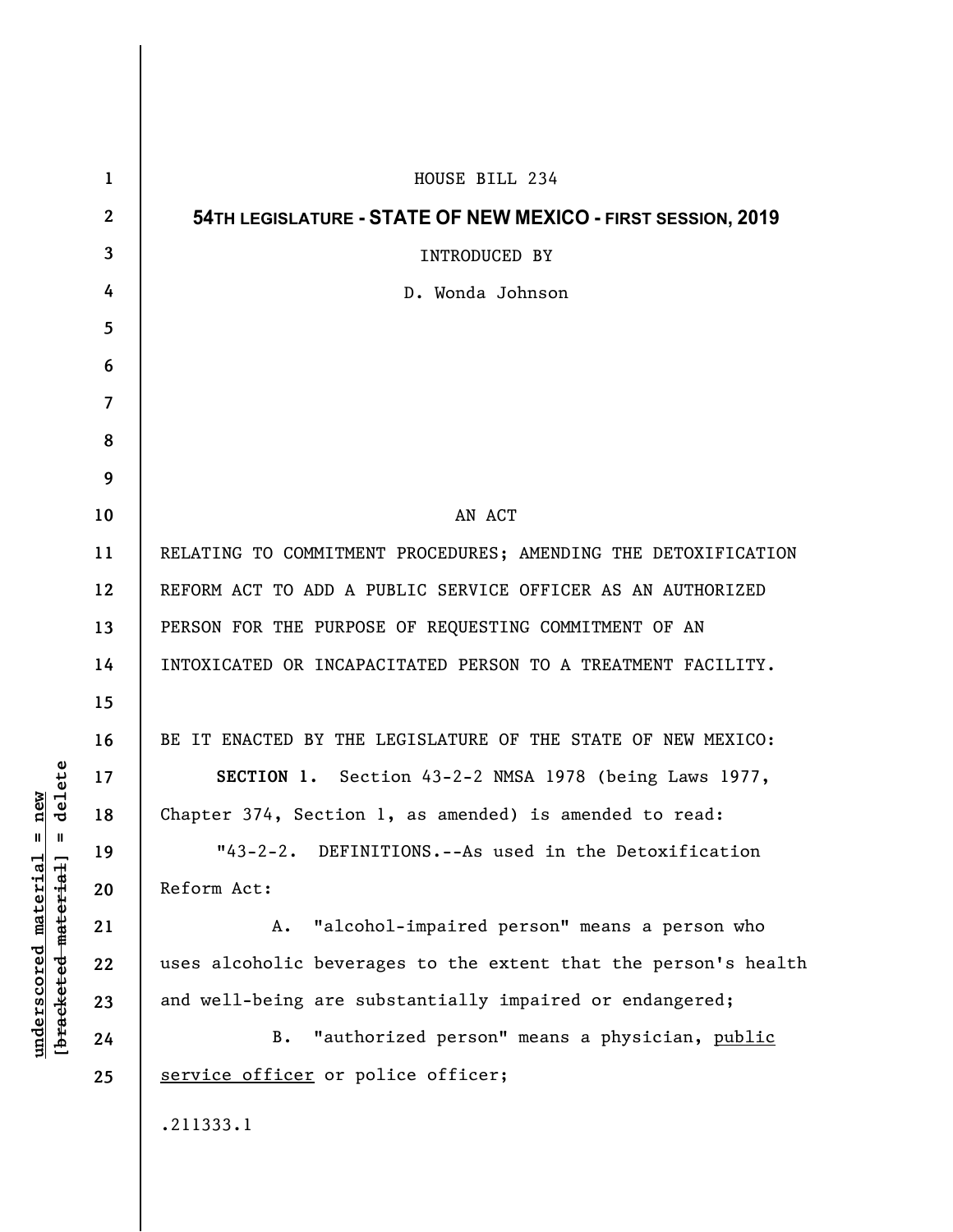**1 2 3 4**  C. "consistent with the least drastic means principle" means that the habilitation, protective custody or treatment and the conditions of habilitation, protective custody or treatment separately and in combination:

**5 6 7**  (1) are no more harsh, hazardous or intrusive than necessary to achieve acceptable treatment objectives or protection for the person committed; and

**9**  (2) involve no restrictions on physical movement except as reasonably necessary for the administration of treatment, for the security of the facility or for the protection of the person committed or another from physical injury;

**13** 

**8** 

**10** 

**11** 

**12** 

**14** 

**15** 

**16** 

**17** 

**18** 

**19** 

**20** 

**21** 

**22** 

**23** 

**24** 

**25** 

D. "department" means the department of health;

E. "detention center" means a city, county or other jail, the administration of which agrees to accept intoxicated persons for protective custody; provided, however, that a detention center is authorized to hold a person in protective custody pursuant to Section 43-2-8 NMSA 1978 but is not otherwise subject to the provisions of the Detoxification Reform Act;

F. "drug-impaired person" means a person who uses drugs to the extent that the person's health and well-being are substantially impaired or endangered;

G. "incapacitated person" means a person who, as a result of the use of alcohol or drugs, is unconscious or has .211333.1  $- 2 -$ 

 $b$ racketed material] = delete **[bracketed material] = delete**  $underscored material = new$ **underscored material = new**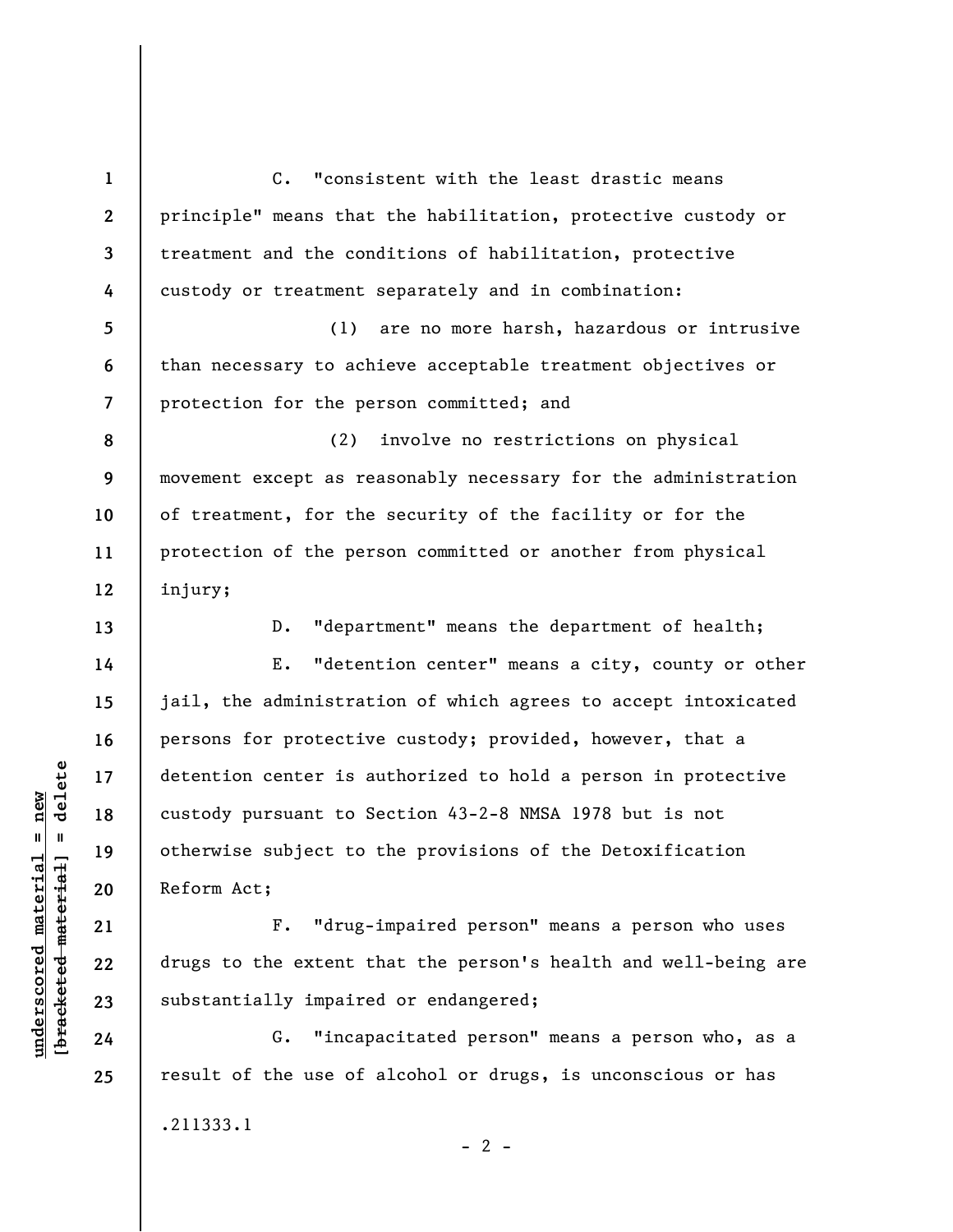the person's judgment otherwise so impaired that the person is incapable of realizing and making rational decisions;

H. "intoxicated person" means a person whose mental or physical functioning is substantially impaired as a result of the use of alcohol or drugs;

**6 7 8 9 10 11 12**  I. "likely to inflict serious physical harm on another" means that it is more likely than not that in the near future the person will inflict serious, unjustified bodily harm on another person or commit a criminal sexual offense as evidenced by behavior causing, attempting or threatening such harm, which behavior gives rise to a reasonable fear of such harm from that person;

J. "likely to inflict serious physical harm on [himself] oneself" means that it is more likely than not that in the near future the person will attempt to commit suicide or will cause serious bodily harm to [himself] that person's self by violent or passive or other self-destructive means as evidenced by behavior causing, attempting or threatening the infliction of serious bodily harm to [himself] that person's self;

K. "protective custody" means confinement of an intoxicated person, for a period not less than twelve hours or more than seventy-two hours in length and under conditions consistent with the least drastic means principle;

L. "treatment" means the broad range of emergency, .211333.1  $-3 -$ 

 $\frac{1}{2}$  of  $\frac{1}{2}$  and  $\frac{1}{2}$  and  $\frac{1}{2}$  and  $\frac{1}{2}$  and  $\frac{1}{2}$  and  $\frac{1}{2}$  and  $\frac{1}{2}$  and  $\frac{1}{2}$  and  $\frac{1}{2}$  and  $\frac{1}{2}$  and  $\frac{1}{2}$  and  $\frac{1}{2}$  and  $\frac{1}{2}$  and  $\frac{1}{2}$  and  $\frac{1}{2}$  an **[bracketed material] = delete**  $underscored material = new$ **underscored material = new**

**1** 

**2** 

**3** 

**4** 

**5** 

**13** 

**14** 

**15** 

**16** 

**17** 

**18** 

**19** 

**20** 

**21** 

**22** 

**23** 

**24** 

**25**